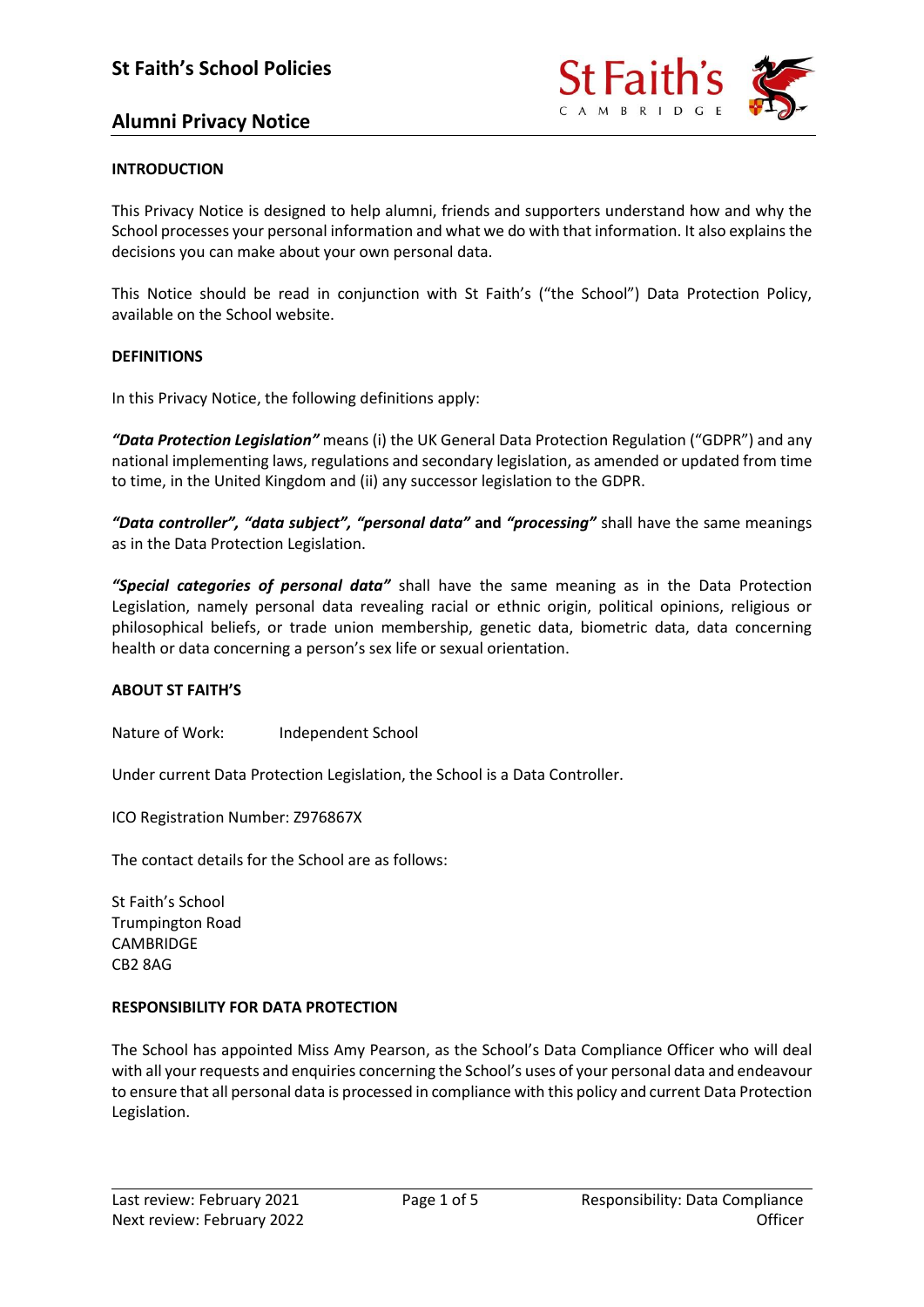The School's Data Compliance Officer can be contacted as follows:

Email: [gdpr@stfaiths.co.uk](mailto:gdpr@stfaiths.co.uk)

Telephone: 01223 229417

Address: St Faith's School, Trumpington Road, Cambridge, CB2 8AG

## **HOW DOES THE SCHOOL COLLECT ALUMNI DATA?**

The School collects most of its alumni personal data directly from alumni only.

Examples of how we collect your data are:

- Verbal or written information from you
- The Donation Form (online and paper form)
- Online Subscription Form
- Completing forms at the School Office
- From publicly available sources, such as Companies House, social media, the internet, publications and news articles

## **WHAT PERSONAL DATA DOES THE SCHOOL HOLD?**

Examples of the types of personal data from alumni that the School processes include:

- Biographical information (your name, date of birth, dates spent as a pupil at the school)
- Contact details and communication preferences
- Your education history
- Your professional activities and employment
- Information you have publically shared on social media
- Notes from conversations that we have had with you
- Your donation history and payment details only where applicable
- Records of communications and interactions we have had with you
- Your profile and photograph, agreed with you prior to posting on our website
- Your attendance at School events.

## **WHY DOES THE SCHOOL COLLECT ALUMNI AND OTHER SUPPORTERS' PERSONAL DATA**

The St Faith's Marketing Department may use your data for building and maintaining alumni relations, promoting events, sending news and updates, recruiting alumni volunteers and mentors, making fundraising appeals, and organising fundraising, networking, charitable and other School events.

## **OUR LEGAL GROUNDS FOR USING YOUR PERSONAL DATA**

We rely on the following legal bases for processing your personal data:

- Where it is necessary for the purposes of the School's **legitimate interests**, such as providing education, providing a safe and secure environment, advertising and improving the School, enabling us to enforce our rights, monitoring appropriate use of School IT and communications systems and facilitating the effective operation of the School.
- Where it is necessary in order to perform our obligations under a **contract** with you.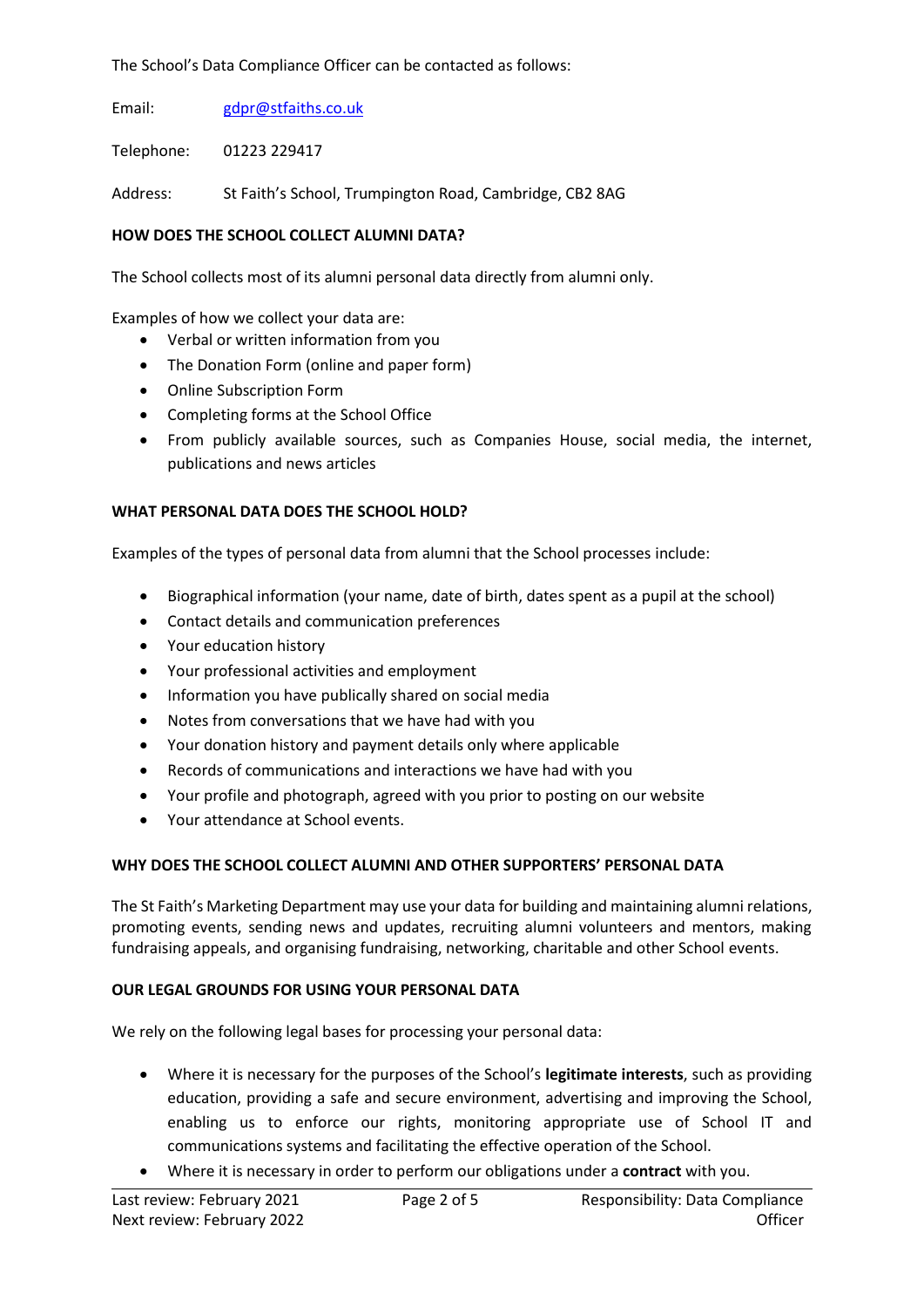- Where it is necessary for compliance with a **legal obligation** to which the School is subject, such as reporting a concern to Children's Services, or disclosing your data to third parties such as the Police and Local Authority where we are legally obliged to do so.
- Where it is necessary in order to protect your or someone else's **vital interests**, for example in an extreme emergency.
- Where it is necessary for the performance of a task carried out in the **public interest**, for example safeguarding and promoting the welfare of children, facilitating the effective operation of the School and for providing education services.

Special categories of personal data need to be treated particularly sensitively and the School therefore has to further justify why it may need to use such data. Our lawful bases for processing these types of data, where applicable, are:

- Where you have given **explicit consent**;
- Where it is necessary to protect yours or someone else's **vital interests**;
- Where you have already made the data **manifestly public**;
- Where it is necessary for the purposes of a establishing or defending a **legal claim**;
- Where there is a **substantial public interest**;
- Where it is necessary for the **provision of health or social care** or treatment.

## **WHY DOES THE SCHOOL PROCESS ALUMNI PERSONAL DATA?**

The School needs to process third party personal data for a number of reasons, which include:

- To provide educational, career and alumni services to pupils;
- To keep interested parties notified about relevant matters relating to the School (such as sports fixtures, exam results, performances and events, guest speakers or other news);
- To market and promote the School and its facilities.

## **CONSENT**

On some occasions the School may ask for your consent to use your personal data. You may take back this consent at any time. However, any use the School has made of your information before you withdraw your consent will still be valid.

Please note that there are some circumstances where the School will not be able to accept your withdrawal of consent and we may rely on another justification for processing your personal data. We will inform you if this is the case when responding to your withdrawal of consent.

#### **WHO MIGHT YOUR PERSONAL DATA BE SHARED WITH?**

Usually, your personal data will remain within the School and only be used by the people who need to know the information. However, there are some instances where the School will need to share your personal data with other parties. These parties might include:

- The public may have access to your personal data where we share your information (such as name, previous school house) in publications on our website;
- Third party organisations which carry out contracts on behalf of the School (such as a venue holding a School event);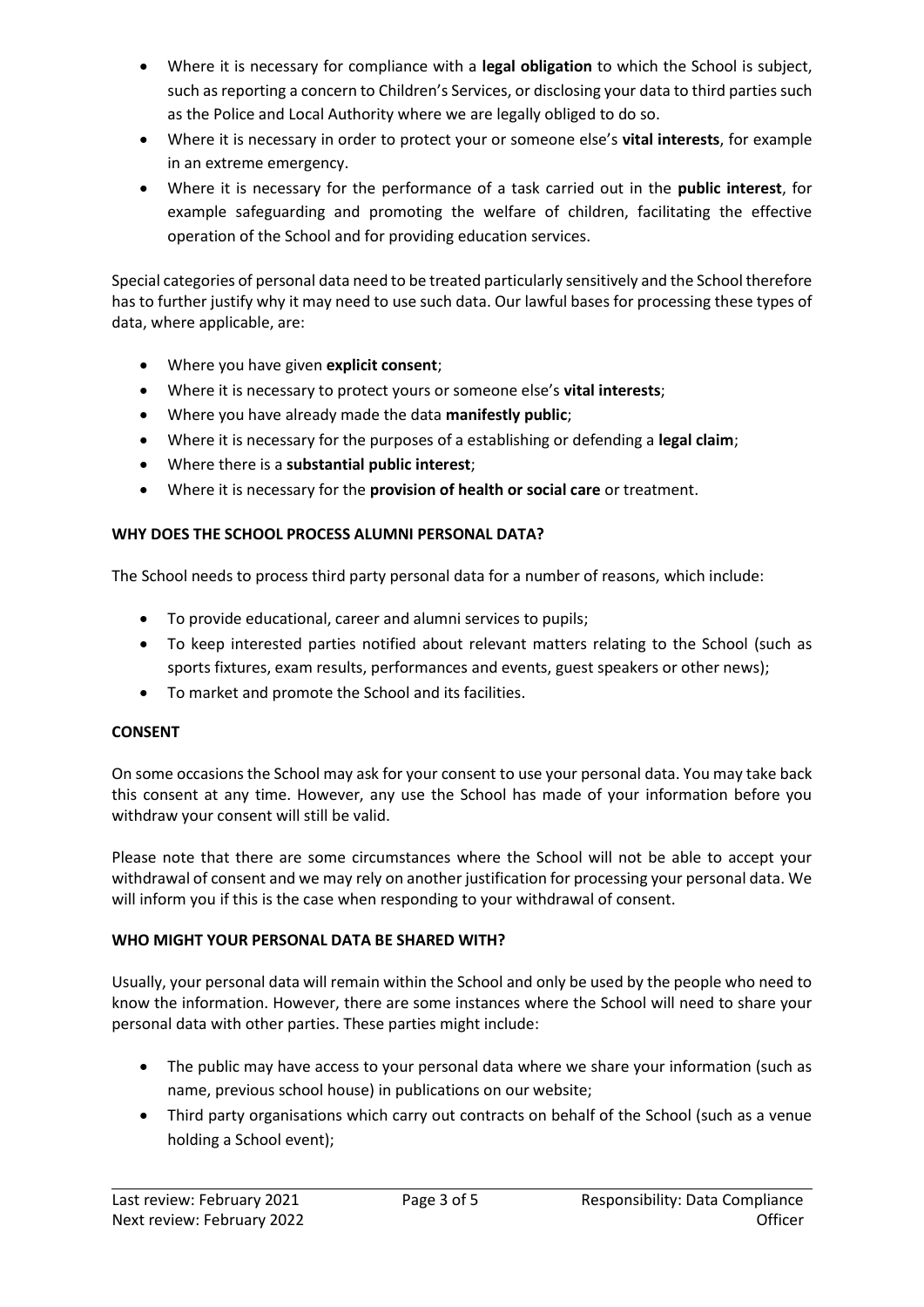- The School's catering contractor if we provide food for you at an event and you have dietary requirements;
- The Old Fidelian Society

We will only share your information with other people or organisations when we have a good reason to do so and where the School is assured that your data will be kept securely. In exceptional circumstances, we may need to share it more widely than we would normally, and we will notify you if that is likely to be the case.

## **TRANSFERRING DATA OUTSIDE THE UK**

We may send your personal data to countries which do not have the same level of protection for personal data as there is in the UK. For example, we may communicate with you by email when you are overseas. Where the country does not have the same level of protection for personal data as there is in the UK, we will endeavour to put reasonable safeguards in place.

If you have any questions in relation to the transferring of data to other countries please contact the School's Data Compliance Officer.

## **YOUR RIGHTS**

Individuals have a number of rights under Data Protection Legislation which you can exercise in certain circumstances. These include:

- If the data we have on you is incorrect, you can ask us to correct it;
- You can ask us to delete the information we hold on you, for example when we no longer need the information;
- You can ask what information we hold about you and be provided with a copy. We will also give you extra information, such as why we use the information, where it came from and what types of people/organisations it has been sent to;
- You can ask the School to restrict the use of your information where it is inaccurate, unlawful, no longer needed or where you have exercised your right to object;
- You can ask the School to send you or another organisation certain types of information about you in a commonly used machine-readable format.

## **HOW LONG DOES THE SCHOOL PROTECT PERSONAL DATA AND ENSURE IT ACCURACY?**

The School takes the security of your personal data seriously. It has internal policies and controls in place to ensure that your personal data is not lost, accidentally destroyed, misused or disclosed, and is accessed only by those who need to know the information for the performance of their duties.

The School will endeavour to ensure that all personal data held in relation to an individual is as up to date and accurate. Individuals must please notify the School of any significant changes to information held about them.

## **HOW LONG DO WE KEEP PERSONAL DATA FOR?**

The School will keep your personal data for as long as it needs to according to the purpose for processing. Some information will be kept indefinitely, such as names and dates of attendance at the school.